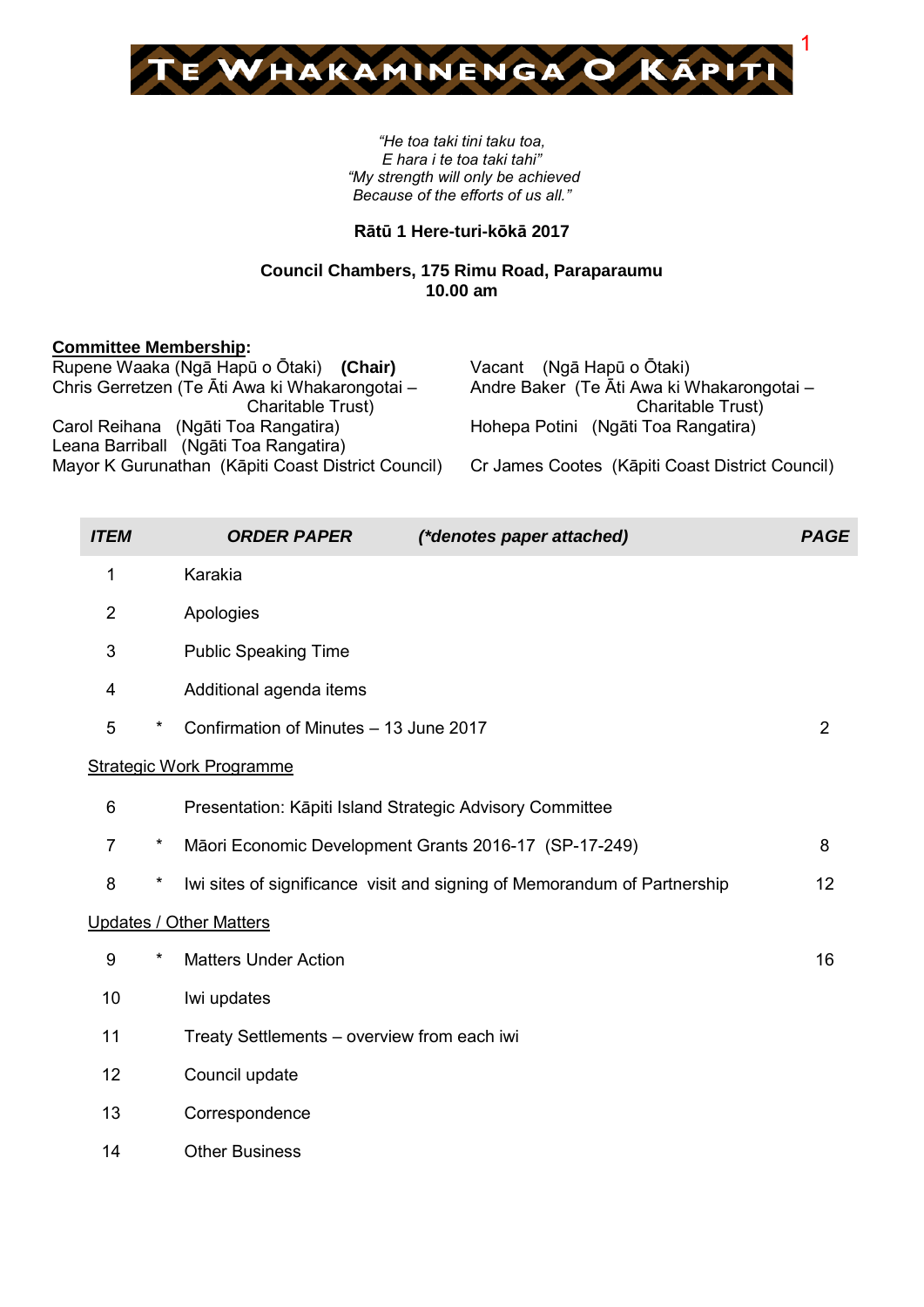| MINU                     | MEETING HELD ON            | TIME     |
|--------------------------|----------------------------|----------|
| TE WHAKAMINENGA O KĀPITI | <b>RATU 13 PIPIRI 2017</b> | 10.00 AM |

Minutes of a six-weekly meeting of Te Whakaminenga o Kāpiti on Tuesday 13 June 2017, commencing at 10.06 am in the Council Chambers, 175 Rimu Road, Paraparaumu.

#### **MEMBERS**

|                      | Mr<br>Ms<br>Mr<br>Ms<br>Mayor<br>Cr<br>Ms | R<br>M<br>С<br>С<br>Κ<br>J | Waaka<br>Hakaraia<br>Gerretzen<br>Reihana<br>Gurunathan<br>Cootes<br><b>Barriball</b> | Ngā Hapū o Ōtaki (Chair)<br>Ngā Hapū o Ōtaki<br>Te Ātiawa ki Whakarongotai Charitable Trust<br>Ngāti Toa Rangatira (Ngāti Haumia)<br>Koromatua<br>Mema o te Kaunihera<br>Ngāti Toa Rangatira |
|----------------------|-------------------------------------------|----------------------------|---------------------------------------------------------------------------------------|----------------------------------------------------------------------------------------------------------------------------------------------------------------------------------------------|
| <b>IN ATTENDANCE</b> |                                           |                            |                                                                                       |                                                                                                                                                                                              |
|                      | Mr                                        | P                          | Dougherty                                                                             | Tumuaki                                                                                                                                                                                      |
|                      | Ms                                        | S                          | Stevenson                                                                             | Kaihautū Rautaki                                                                                                                                                                             |
|                      | Ms                                        | M                          | Fraser                                                                                | Kaiwhakahaere Tairangawhenua                                                                                                                                                                 |
|                      | Ms                                        | M                          | Whiterod                                                                              | Te Āpiha Tairangawhenua                                                                                                                                                                      |
|                      | Ms                                        |                            | <b>Belcher</b>                                                                        | Kaiwhakahaere Ratonga Manapori                                                                                                                                                               |
|                      | Mr                                        | D                          | Te Maipi                                                                              | Kaumātua                                                                                                                                                                                     |
|                      | Cr                                        | J                          | Howson                                                                                | Mema o te Kaunihera                                                                                                                                                                          |
|                      | Cr                                        | J                          | <b>Holborow</b>                                                                       | Mema o te Kaunihera                                                                                                                                                                          |
|                      | Ms                                        | K                          | <b>Cuttriss</b>                                                                       | Kaiwhakahaere Toi me ngā<br>Wharewhakamatau                                                                                                                                                  |
|                      | Mr                                        | Κ                          | <b>Black</b>                                                                          | Kaihautū Rautaki me te Rangapū                                                                                                                                                               |
|                      | Ms                                        | J                          | McDougall                                                                             | Te Kaiwhakahaere Whakānga, Mo Nga<br>Whakapātanga                                                                                                                                            |
|                      | Mr                                        | M                          | Pederson                                                                              | Te Kaihautū Ratonga Hapori                                                                                                                                                                   |
|                      |                                           |                            |                                                                                       |                                                                                                                                                                                              |

The meeting opened with a karakia by Koro Don. The Chair welcomed everyone to the meeting including the visitors from Hastings District Council. Koro Don spoke words of farewell to Ake Taiaki who had recently passed away.

Te Whakaminenga o Kāpiti 17/06/066 **APOLOGIES** 

There were no apologies.

#### Te Whakaminenga o Kāpiti 17/06/067 **PUBLIC SPEAKING TIME**

 Marama Laurenson, Cultural Heritage Advisor to Hastings District Council, spoke about Maori participation in decision making processes and about significant projects such as Papakainga development policy. Ms Laurenson introduced Jackie Evans the Democratic Support Manager from Hastings District Council.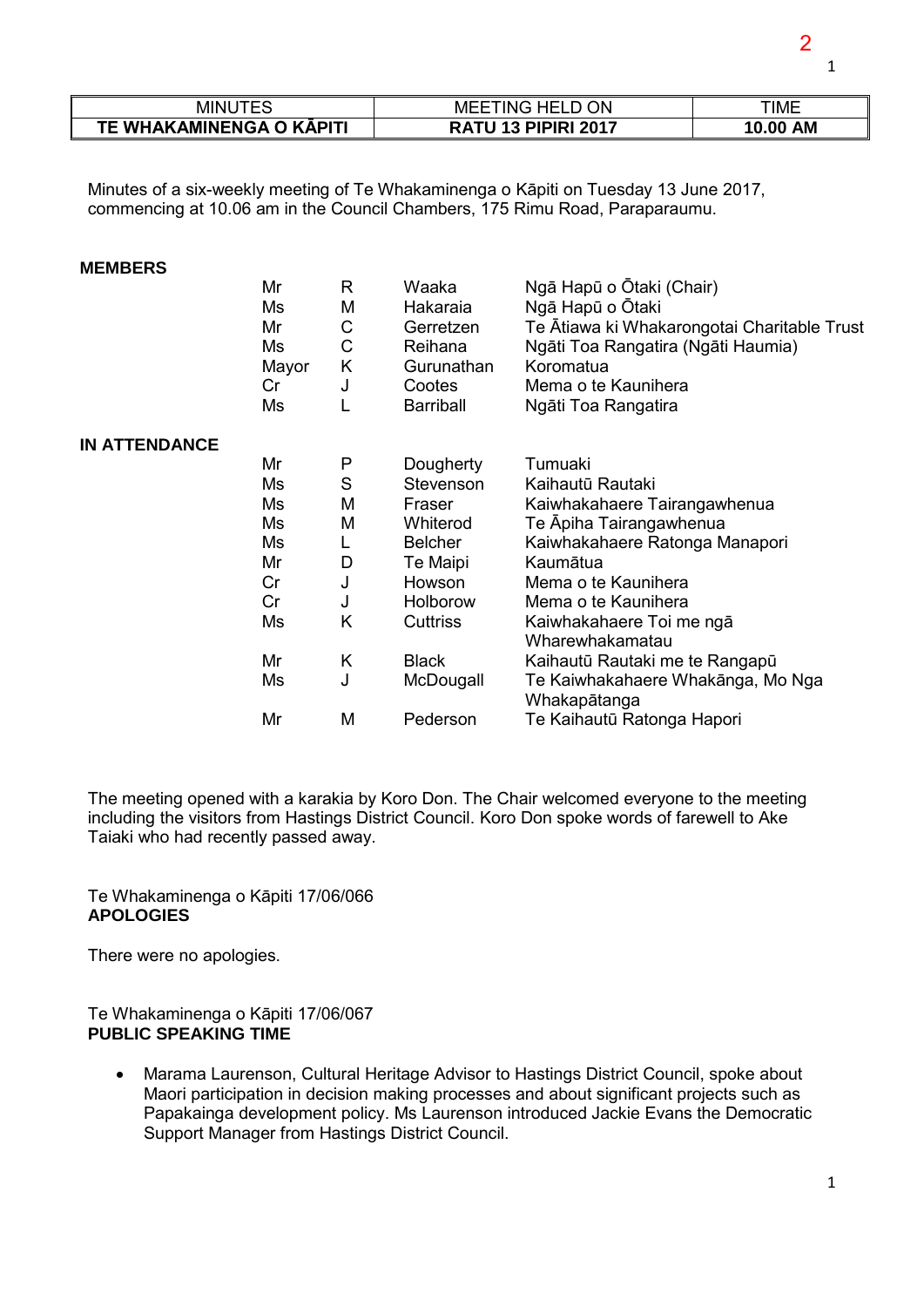| INUTE:<br>- ML           | ΟN<br>HELL.<br>MEE<br>ING. | ΓΙΜΕ     |
|--------------------------|----------------------------|----------|
| TE WHAKAMINENGA O KĀPITI | <b>RATU 13 PIPIRI 2017</b> | 10.00 AM |

A question was asked regarding lessons to be learned for mainstream housing options out of the Papakainga development work carried out in Hastings. In response Ms Laurenson spoke about the cultural and social lessons that could be learned, in particular a sense of community.

#### Te Whakaminenga o Kāpiti 17/06/068 **ADDITIONAL AGENDA ITEMS**

There were no additional items.

Te Whakaminenga o Kāpiti 17/06/069 **CONFIRMATION OF MINUTES – 2 MAY 2017** 

### **MOVED (Hakaraia/Cootes)**

**That the minutes of the meeting of Te Whakaminenga o Kāpiti on 2 May 2017 are confirmed as a true and accurate record of that meeting.** 

### **CARRIED**

### Te Whakaminenga o Kāpiti 17/06/070 **HASTING DISTRICT COUNCIL : REVIEW SUCCESSFUL PARTNERSHIP MODELS**

The Chair invited staff to provide a report out of the work of Hastings District Council to be brought to Te Whakaminenga o Kāpiti to inform a way forward.

The Chair thanked Hastings District Council representatives for their visit.

#### **Strategic Work Programme**

#### Te Whakaminenga o Kāpiti 17/06/071 **UPDATE : HELPING KĀPITI GET TSUNAMI READY**

Janice McDougall delivered a presentation on the work that is being undertaken across the district to improve tsunami awareness and preparedness.

There was discussion about the need for people to understand if they are or if they are not in a Tsunami evacuation zones and where to go to be safe.

A question was asked regarding messaging for recreational organizations. Ms McDougall explained that these groups would be involved in the next stages of the work being undertaken to improve tsunami awareness and preparedness.

3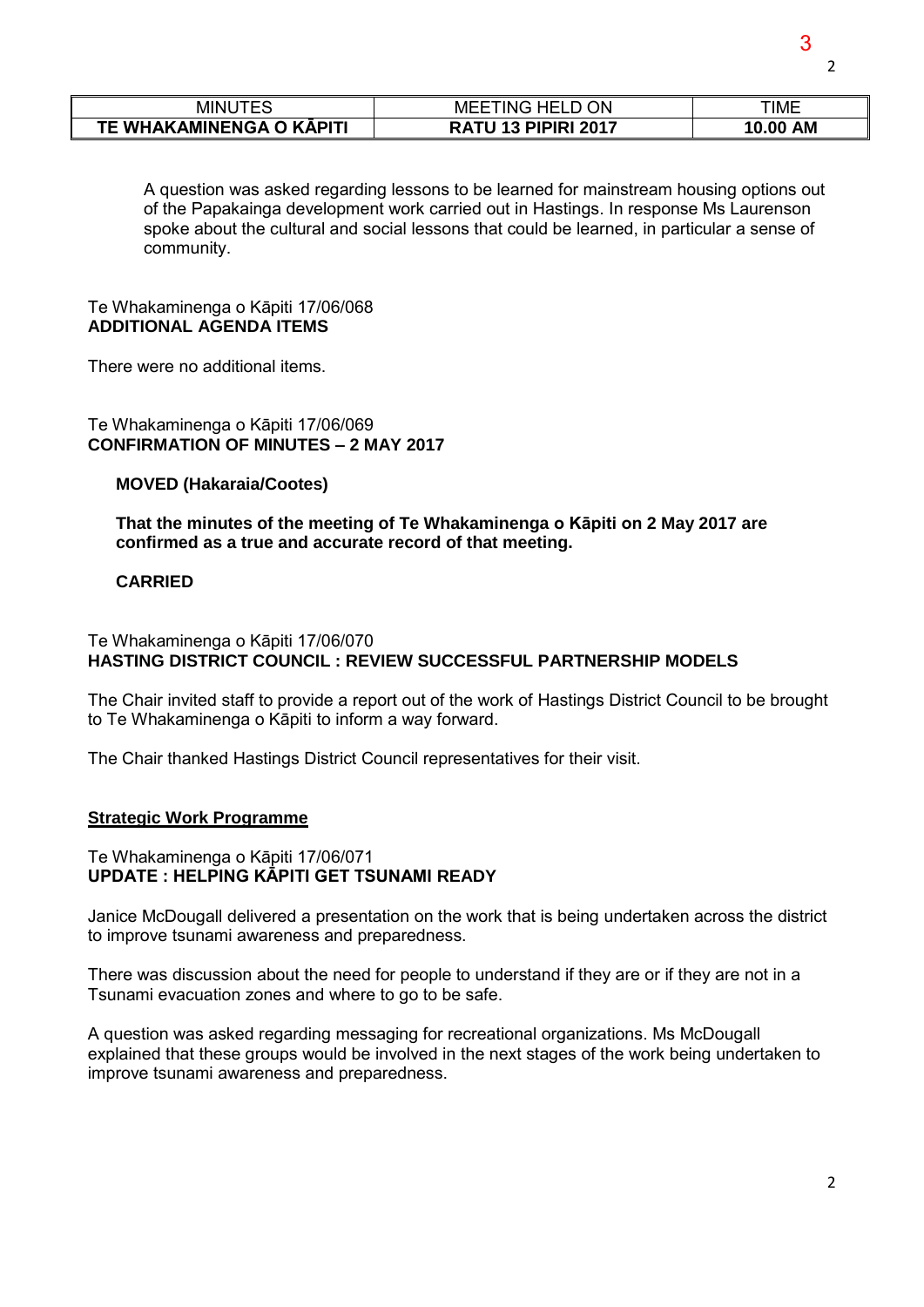| <b>MINUTES</b>           | <b>ON</b><br>TING HELI<br>MEE           | TIME               |
|--------------------------|-----------------------------------------|--------------------|
| TE WHAKAMINENGA O KĀPITI | <b>PIPIRI 2017</b><br>12<br><b>RATU</b> | <b>AM</b><br>10.00 |

#### Te Whakaminenga o Kāpiti 17/06/072 **UPDATE : LONG TERM PLAN**

Kevin Black and Monica Fraser gave a presentation on the approach to developing the Long Term Plan for 2018 to 2038 that Council will have in place from July 2018. The opportunity is being taken to more fully involve the community at an earlier stage in developing this Long Term Plan. Community Engagment will commence in July 2017 and a summary of feedback received will be provided to Council in August.

*The Mayor left the meeting at 11.08am and returned at 11.11am Carol Reihana left the meeting at 11.10am and returned at 11.12am* 

The approach to the 2018/38 Long Term Plan is informed by the visions of Tangata Whenua in the current long term plan.

Three draft strategic pathways were introduced that are intended to guide the initial community engagement phase. They are: Attracting greater growth and it's links with the Maori Economic Development Strategy; Building on our community strength and Enhancing our natural advantage. The workshops will identify the links to iwi management plans and to current works being advanced by Council and iwi. Te Whakaminenga o Kapiti were asked to consider how they would like staff to engage and were invited to provide feedback on the strategic pathways by 28 July 2017.

A question was raised regarding any opportunities to work with Regional Council on 'Enhancing our natural advantage'. It was confirmed that there have been early converations at the officer level and the governance level with Greater Wellington Regional Council. The Mayor raised that it would be useful to have iwi representatives involved in further conversation with Greater Wellington Regional Council.

The Chair confirmed that an off line conversation is required with the ART Forum in order to provide feedback before 28 July and congratulated all involved in the work that has been undertaken so far.

#### Te Whakaminenga o Kāpiti 17/06/073 **UPDATE : MARAMATAKA**

Maia Whiterod gave an update on Maramataka 2017/18. It is being dedicated to Te Hokowhitu-a Tū and the NZ Māori Pioneer Battalion 1914 to 1918. The Launch date is set for 26 June at 11.30am in the Council Chamber. Formal invitations will be sent in the post.

### Te Whakaminenga o Kāpiti 17/06/074 **INVITATION TO APPOINT IWI REPRESENTATIVES TO THE CYCLEWAYS, WALKWAYS AND BRIDLEWAYS ADVISORY GROUP (CS-17-221)**

Jamie Roberts presented the report and invited representation from Te Whakaminenga o Kāpiti. The Chief Executive explained that the invitation is for up to three representatives in order to provide an opportunity for a representative from each iwi. However it is also possible for there to be just one representative if that is more practical due heavy workloads.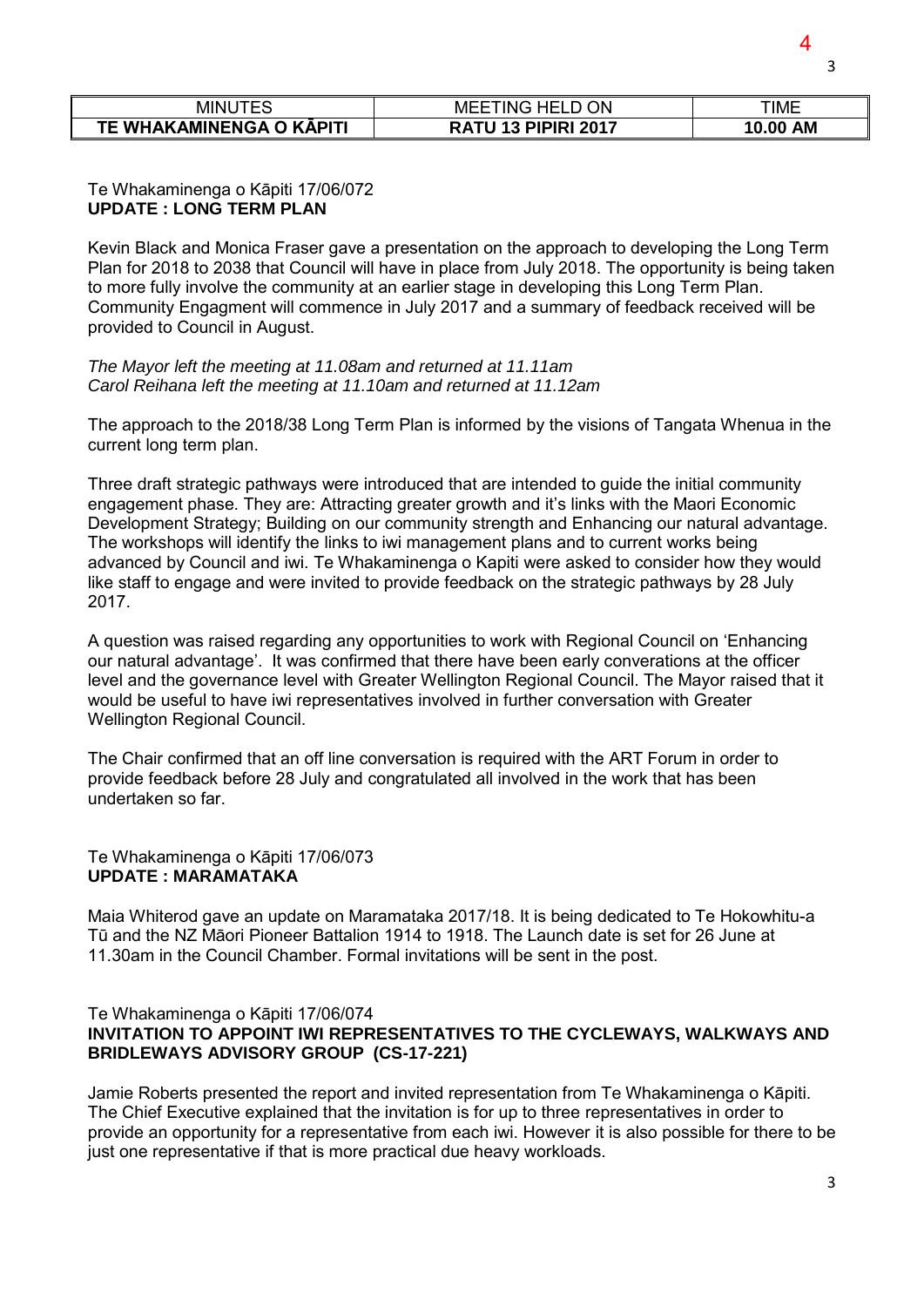4

| MINUTES                  | <b>ON</b><br>TING HELD<br>MEE | TIME               |
|--------------------------|-------------------------------|--------------------|
| TE WHAKAMINENGA O KĀPITI | <b>RATU 13 PIPIRI 2017</b>    | <b>AM</b><br>10.00 |

### **MOVED (Reihanga/ Barriball)**

**The Te Whakaminenga o Kāpiti receives the report (CS-17-221) and resolves to appoint representatives to the Cycleways, Walkways and Bridleways Advisory Group at the next meeting of Te Whakaminenga o Kāpiti.**

#### **CARRIED**

Te Whakaminenga o Kāpiti 17/06/075 **PUBLIC ART PANEL REVISED TERMS OF REFERENCE (CS-17-223)** 

Kat Cuttriss spoke to the report.

### **MOVED (Reihana/Gerretzen)**

**That the Committee:** 

**a) receives this report (CS-17-223); and** 

**b) nominates Tracey Morgan for appointment to the Public Art Panel subject to her accepting the role.** 

### **CARRIED**

### Te Whakaminenga o Kāpiti 17/06/076 **CONSIDERATION OF THE ESTABLISHMENT OF A MĀORI WARD (Corp-17-187)**

Leyanne Belcher spoke to the report.

A question was raised as to why this was being brought to Te Whakaminenga o Kāpiti for consideration. It was confirmed that the report was presented for consideration because at a Meeting of Te Whakaminenga o Kāpiti on 14 July 2015 members signaled that they would like Council to examine the option of a Māori Ward in the 2016-2019 Triennium.

There was discussion about Marama Davidson's Member's Bill (Equitable Process for Establishing Māori Wards and Māori Constituencies) Amendment Bill 2017. Hastings District Council is supporting Marama Davidson's Bill.

There was discussion regarding the system in place in Kāpiti being a good one that works to process the partnership; that members were happy with the partnership and with the current situation.

## **MOVED (Hakaraia/Reihana)**

**That Te Whakaminenga o Kāpiti recommends that Council does not consider the establishment of a Māori Ward for electoral purposes and that the question is revisited in the next Triennium.** 

**CARRIED**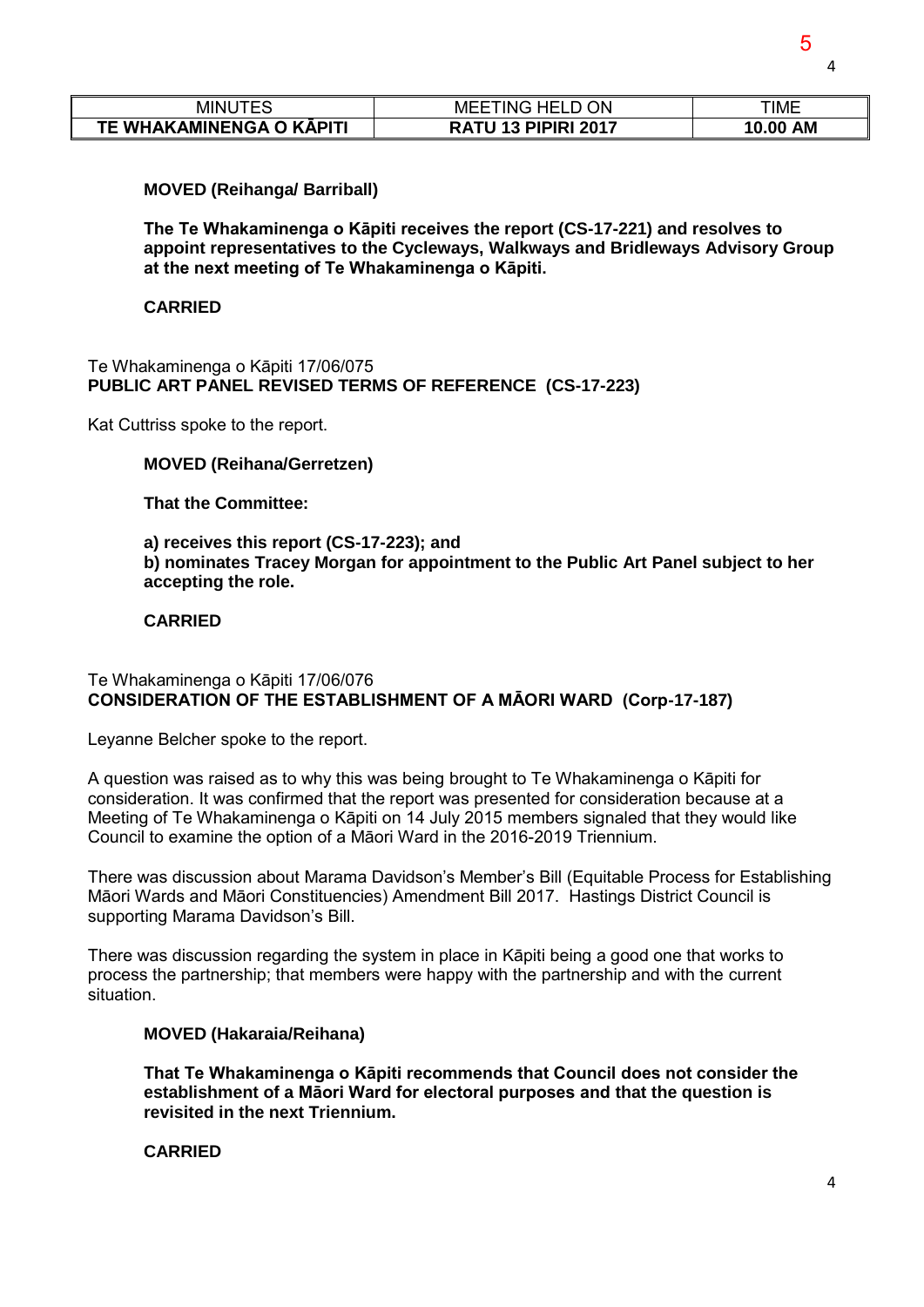| - |  |
|---|--|
|   |  |

| MINU<br>∼ –                          | ON<br>HEI<br>ING<br>MEE<br>டப   | <b>TIME</b>        |
|--------------------------------------|---------------------------------|--------------------|
| <b>TE WHAKAMINENGA O</b><br>O KĀPITI | <b>PIPIRI 2017</b><br>RА<br>л., | <b>AM</b><br>10.00 |

### **Updates / Other Matters**

Te Whakaminenga o Kāpiti 17/06/077 **MATTERS UNDER ACTION** 

#### Iwi Management Plan

Progress is being made with the Framework for the Iwi Management Plan and Council has a person with suitable experience to facilitate the delivery of the plan.

#### Guardians of Kāpiti Reserve

Chris Gerretzen (Te Ātiawa ki Whakarongotai Charitable Trust) would like the group to meet them at the table.

Leana Bariball reported back that Ngāti Toa Rangitira will discuss the request from Guardians of Kāpiti Reserce with the Kapiti Island Strategic Advisory Committee.

#### **MOVED (Waaka/ Bariball)**

### **That Te Whakaminenga o Kāpiti will defer to iwi on the request for representatives on Guardians of Kāpiti Reserve.**

### **CARRIED**

#### Memorandum of Partnership & Sites of Significance

The Chair recommended that Memorandum of Partnership signing will be held on 8th August at the Marae on the same day as the Sites of Significance Tour. It was agreed that the Chair would work with staff on arrangements.

## Te Whakaminenga o Kāpiti 17/06/078 **IWI UPDATES**

Ngāti Toa Rangatira

- Kāpiti Island Strategic Advisory Committee would like to attend the next Te Whakaminenga o Kāpiti. They will be noted as attendees on the agenda for the next meeting.
- Paikākāriki School children are painting a fence at the railway car park telling the history of Ngāti Homia. Talks have taken place with Haig Meyer regarding an art piece being placed in Paekakariki.

Ngā Hapū o Ōtaki No updates.

#### Te Ātiawa ki Whakarongotai Charitable Trust

Chris Gerretsen spoke to echo the words of Koro Don about Ake Taiaka as a quiet achiever who never asked for anything.

The Chair and Carol Reihana spoke to echo what had been said about Kamatua Ake Taiaka.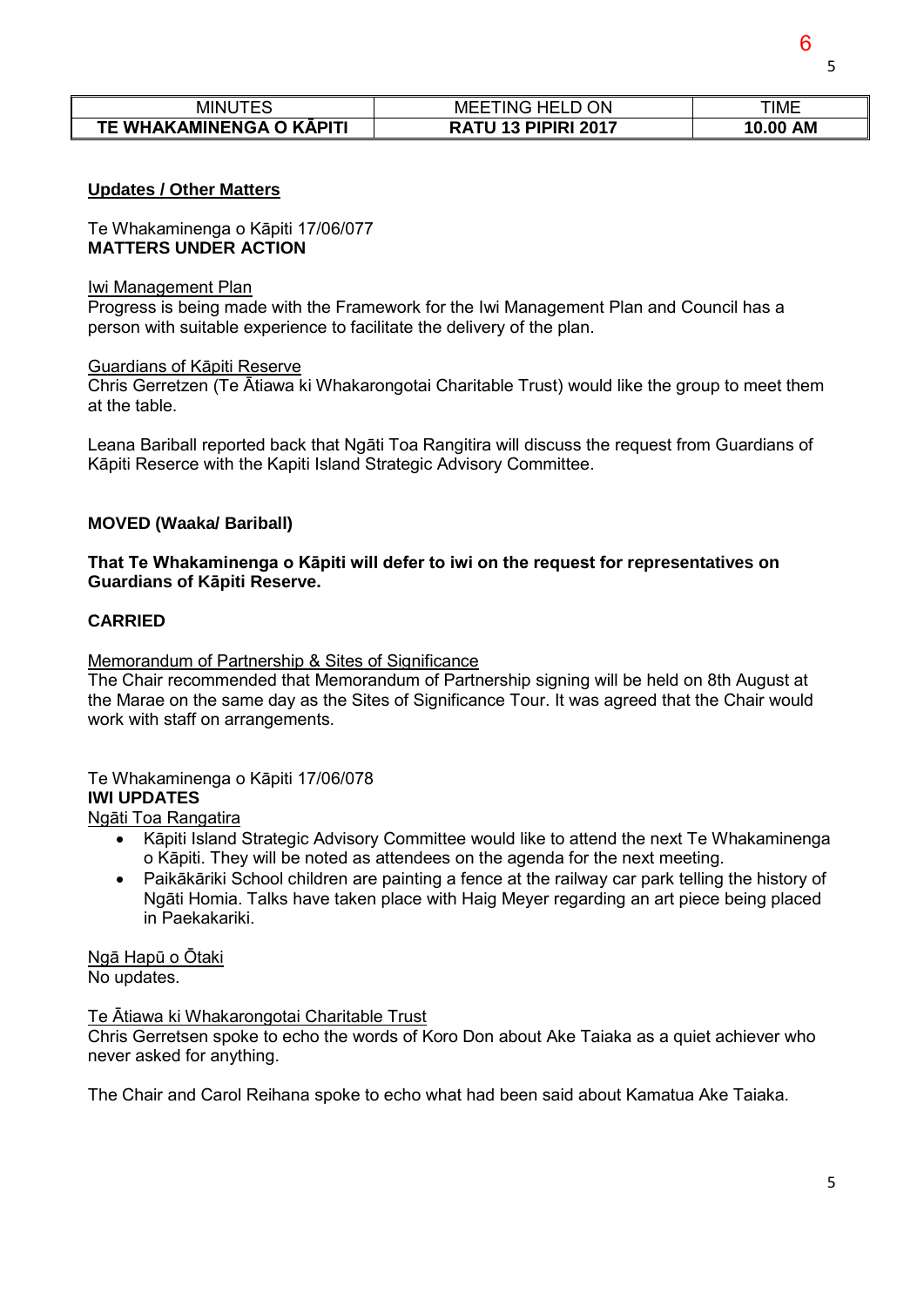| <b>MINUTES</b>           | TING HELD ON<br>MEEI       | <b>TIME</b>        |
|--------------------------|----------------------------|--------------------|
| TE WHAKAMINENGA O KĀPITI | <b>RATU 13 PIPIRI 2017</b> | <b>AM</b><br>10.00 |

### Te Whakaminenga o Kāpiti 17/06/079 **TREATY SETTLEMENTS – OVERVIEW FROM EACH IWI**

• There were no further updates.

## Te Whakaminenga o Kāpiti 17/06/080 **COUNCIL UPDATE**

The Chief Executive provided an update including:

- A lot of work is already going into the Long Term Plan.
- Council will meet on Thursday 15 June to consider updates from staff and the funding requests for the Annual Plan.

## Te Whakaminenga o Kāpiti 17/06/081 **CORRESPONDENCE**

There was none.

## Te Whakaminenga o Kāpiti 17/06/082 **OTHER BUSINESS**

The Chair provided an update:

 Monica Fraser is leaving council and Te Whakaminenga o Kāpiti. The Chair recognised that Monica has put in a tremendous effort for iwi. Monica has been a very good facilitator for navigating the way forward and the Chair thanked her on behalf of iwi and Te Whakaminenga o Kāpiti. The Mayor, Chris Gerretzen, Carol Reihana and Mahinerangi Hakaraia thanked Monica and wished her all the best for the future.

*The meeting was closed at 12.37 pm after a karakia by Koro Don.* 

………………………………………… … ………………………….. Chair **Date** 

6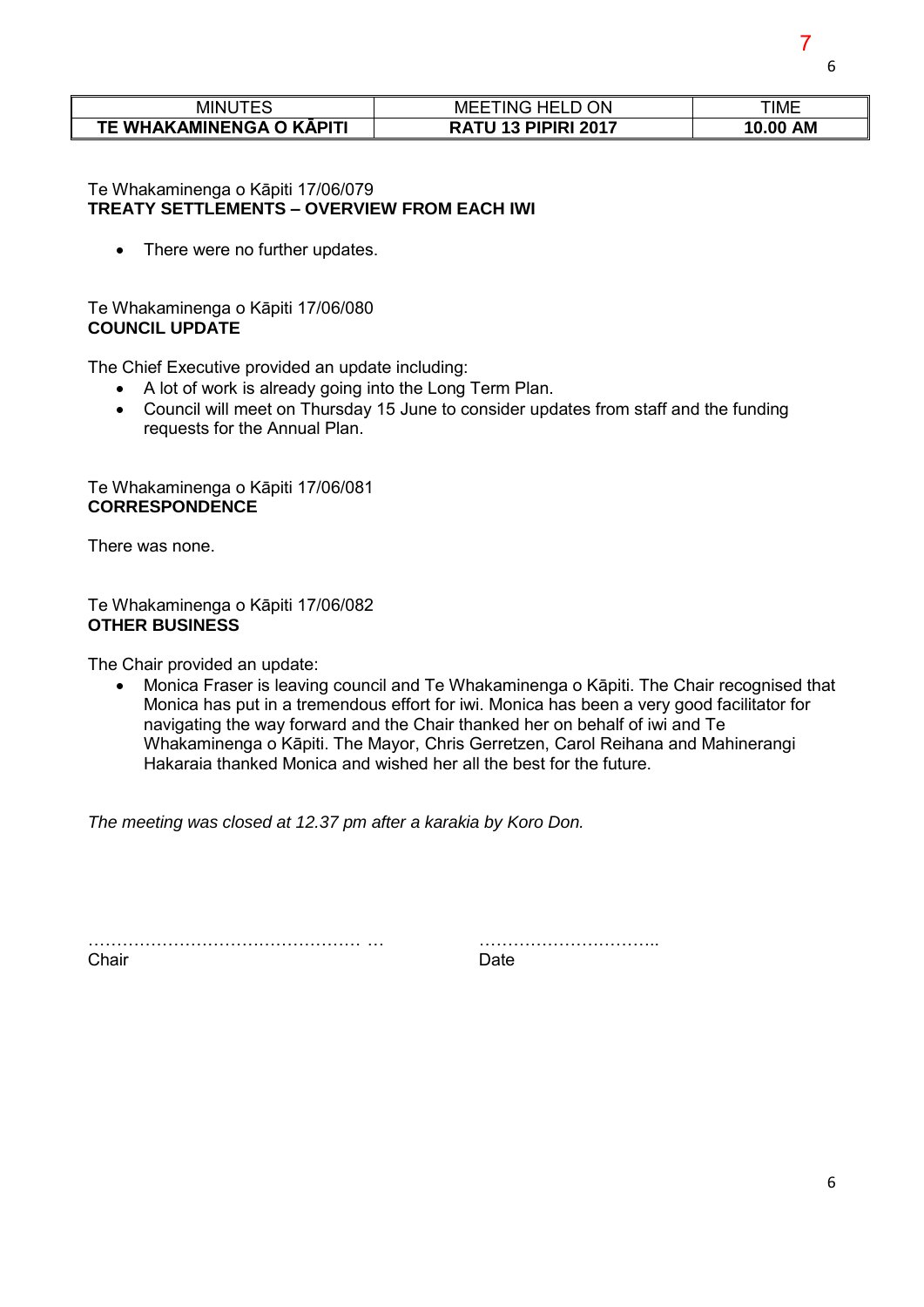8

**Chairperson and Members**  TE WHAKAMINENGA O KĀPITI

1 AUGUST 2017

Meeting Status: **Public**

Purpose of Report: For Information

## **MĀORI ECONOMIC DEVELOPMENT FUNDING 2016-17**

## **PURPOSE OF REPORT**

1 This report outlines how the investment of \$66,000 is allocated within the Māori Economic Development Fund.

## **DELEGATION**

*2* Te Whakaminenga o Kāpiti may consider this matter under the Memorandum of Partnership, Clause 21 sub clause iv) *identifies the following principle: that Council will have particular regard to the rights of tāngata whenua in the management and development of resources by recognising and providing for rangatiratanga.* 

## **BACKGROUND**

- 3 On the  $24<sup>th</sup>$  January 2017, Te Whakaminenga o Kāpiti considered how the investment of \$66,000 would be allocated within the Fund. At this meeting, it was agreed that the fund would be utilised to develop a revised strategy for Māori Economic Development, with any remainder being distributed through a contestable grants process.
- 4 At the following meeting on 2<sup>nd</sup> May, Te Whakaminenga o Kāpiti agreed that funding be sought through Te Puni Kōkiri for the strategy refresh.
- 5 It was agreed that the 2016/17 budget would be allocated in accordance with section 1.6 and 1.7 of the 2013 Strategy for Māori Economic Development and Wellbeing in Kāpiti.
- 6 Section 1.6 states that:

*This fund will be managed on an annual basis by an application process approved and overseen through Te Whakaminenga o Kāpiti. There may also be other sources of funding available to iwi to carry out economic development projects, for example, from Te Puni Kōkiri, Treaty Settlements, and overseas investment* 

## **7** Section 1.7 states that:

*In implementing this strategy, iwi will seek to: Develop capacity further for iwi activities Provide leadership and direction Leverage relationships and opportunities to partner and/or link into other economic development projects, for example the Clean Tech Centre and Council's business support person Broker opportunities – for iwi, whānau, hapū, and businesses*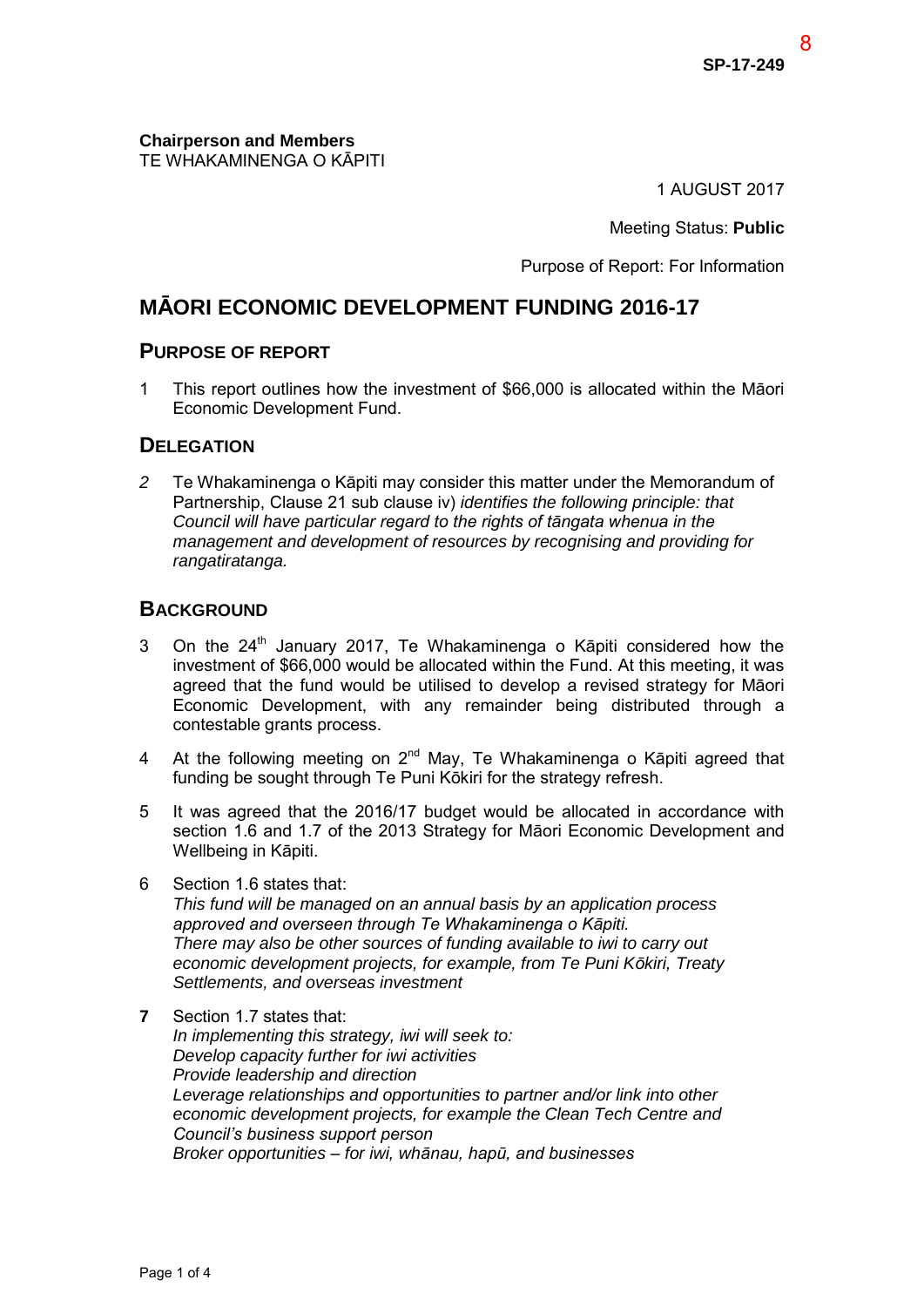9

- 7 The amount of \$60,000.00 was made available for a contestable grant process. Amounts awarded will be based on the strength of each application's alignment to the current Māori Economic Development Strategy.
- 8 The remaining \$6,000 was to be utilised for administration of the process.
- 9 Grants are available to a diverse range including: Māori individuals in the labour market; the self-employed running Māori businesses; and to tribal and pan-tribal Māori commercial entities. These entities must be operating within the boundaries of the Kāpiti Coast District Councils designated geographic boundary.
- 10 The panel members were: Rupene Waaka, Councillor James Cootes, Russell Spratt (Convenor) and Leana Barriball (whose apologies were recorded on the day).
- 11 Grants opened 26 April 2017 and close on 24 May 2017 at 5.00 pm.
- 12 As confirmed on the  $2^{nd}$  May 2017, the panel makes the overall decisions as to the distribution of the Fund.

## **ISSUES AND OPTIONS**

## **Issues**

The following section outlines the panel's decision to allocate the Māori Economic Development Fund for 2016/17.

#### **Māori Economic Development Grants**

- 13 The panel met on 1 June 2017, to consider eight applications. Each application was assessed on its eligibility and merits, relating to:
	- Manaakitangata leveraging the potential of rangatahi and building whanau capacity.
	- Kaitiakitanga whatungarongaro te tangata toi tu te whenua (working with the land).
	- Kotahitanga- supporting whanau to achieve economic wellbeing through capacity, collaboration, and innovation and Māori business.
- **14** A total of \$55,000 was allocated, the panel awarded funds as to the table below: **Successful Applicants to the Māori Economic Development Grants**

| <b>Applicant</b>           | <b>Initiative</b>                                                                                                                                                                                                                                            | <b>Granted</b><br>(Excl.<br>GST) |
|----------------------------|--------------------------------------------------------------------------------------------------------------------------------------------------------------------------------------------------------------------------------------------------------------|----------------------------------|
| Ōtaki Māori Racing<br>Club | Support of staged work plan outcomes<br>The subcommittee have agreed a staged work<br>programme to grow the economic viability of the<br>Ōtaki racecourse, including branding, marketing<br>and to diversify the utilisation of the current<br>facility. $1$ | \$25,000                         |

 $1$  The Ōtaki Māori Racing Club is the only indigenous race course in the world. The race course previously managed by Race NZ has now been handed back to the ART Confederation to administer.

 $\overline{\phantom{a}}$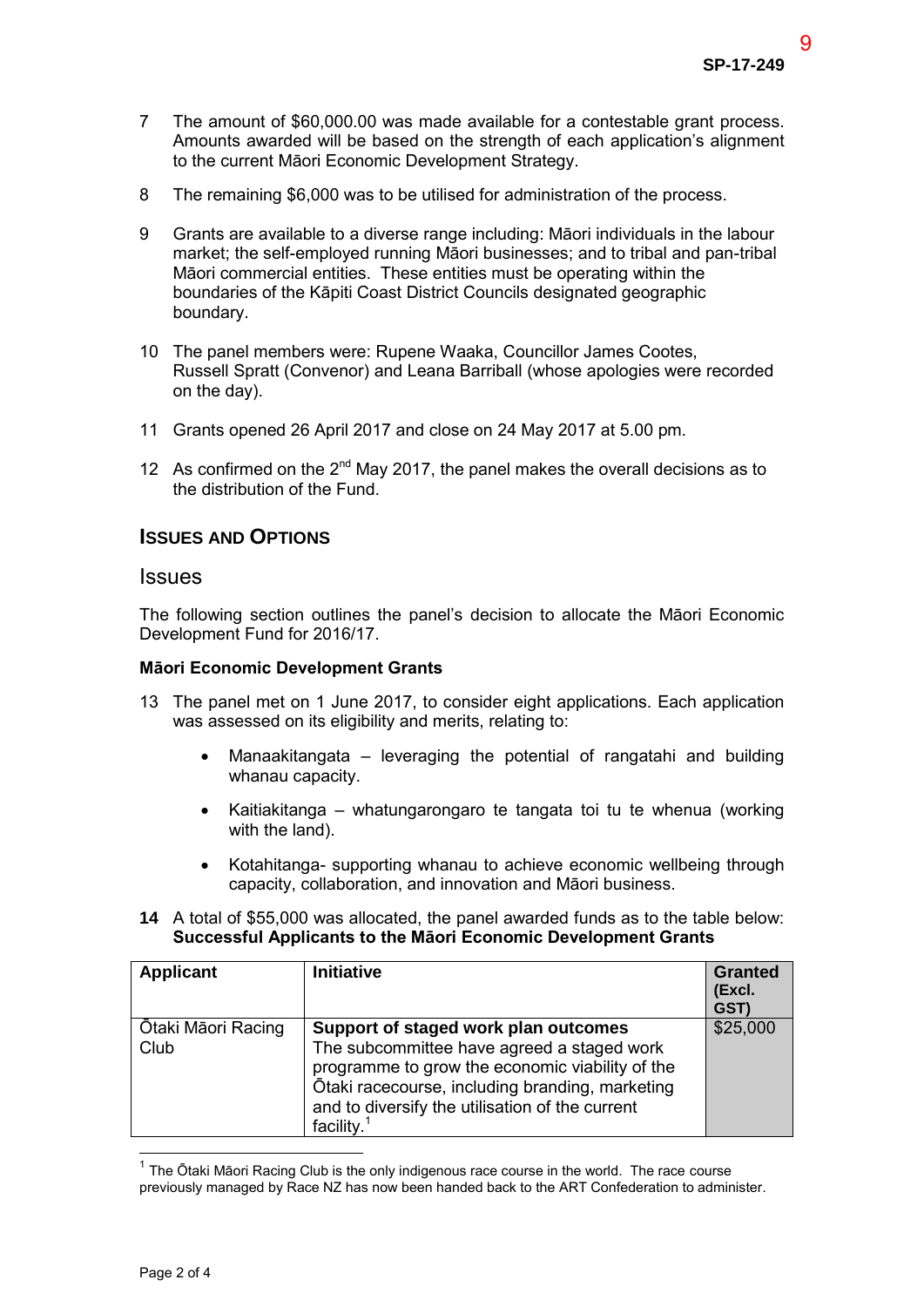| Kāpiti Island<br>Manuka Honey | A.R.T/rohe wide honey business development<br>To bring together a collective to develop whanau<br>and Māori owned land for the production of honey<br>in Kāpiti. | \$15,000 |
|-------------------------------|------------------------------------------------------------------------------------------------------------------------------------------------------------------|----------|
| Rongoā Remedies               | On-going development of Rongoa<br>The development of commercial and whānau<br>model to increase production of products to a<br>wider market.                     | \$15,000 |
| TAL                           |                                                                                                                                                                  | \$55,000 |

- 15 All applicants were contacted, via letter, on 2 June 2017 advising the status of their application.
- 16 Accountability reports are required no later than 6 weeks following the completion of the project and expenditure of funds.

#### **Māori Economic Development investment – Business opportunity**

- 17 A proposal was presented to the panel for consideration. The proposal was seeking a \$5,000 contribution to explore an economic development opportunity to establish a Māori business opportunity in Kāpiti in collaboration with an overseas enterprise.
- 18 The panel approved the funding request as the initiative contributed to the aspirations outlined in the Māori Economic Development and Wellbeing Strategy (2013) with a particular focus on the Kotahitanga outcome, which includes identifying opportunities for involvement in innovative sustainable technology and enabling whanau to achieve economic self- determination. This application has since been withdrawn.

## **CONSIDERATIONS**

## Policy considerations

- 19 A Strategy for Māori Economic Development and Well-Being in Kāpiti; an iwi focused Maori Economic Development Strategy was adopted in 2013. This strategy is under review.
- 20 The Kāpiti District Economic Development Strategy 2015-2018 provides the overarching strategic framework for economic development and has a major role in supporting and enabling iwi-lead initiatives that give opportunity for tāngata whenua.

## Legal considerations

21 There are no legal considerations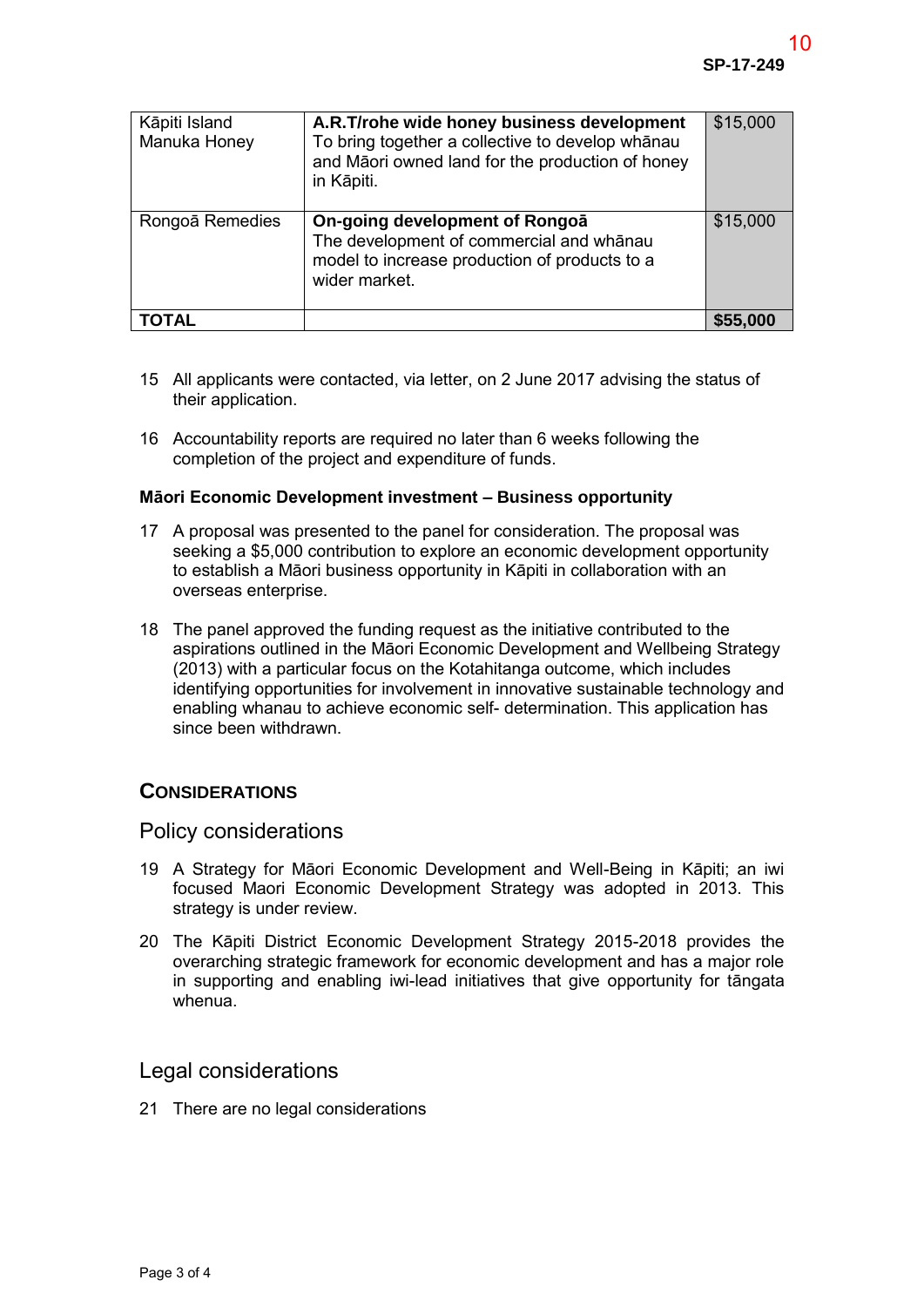## Financial considerations

22 The grants were allocated as per existing budgets for 2016/17.

## Tāngata whenua considerations

23 Consultation continues through the appointed Māori Economic Development panel and Te Whakaminenga o Kāpiti.

## **SIGNIFICANCE AND ENGAGEMENT**

## Significance Policy

24 This matter has a low level of significance under Council policy.

## Consultation already undertaken

- 25 Officers have entered into consultation on the process for delivering the grant Fund for Māori Economic Development with each of the three iwi within the district through the ART Forum as defined by members of Te Whakaminenga o Kāpiti.
- 26 Follow up publicity is planned through Council's communication processes detailing the successful applicants.

## **RECOMMENDATIONS**

27 That Te Whakaminenga o Kāpiti receives report SP-17-249

| Report prepared by | <b>Approved for submission</b> | <b>Approved for submission</b> |  |
|--------------------|--------------------------------|--------------------------------|--|
|                    |                                |                                |  |

| Mahinarangi Hakaraia    | Sarah Stevenson              | Wayne Maxwell             |
|-------------------------|------------------------------|---------------------------|
| <b>Iwi Relationship</b> | <b>Group Manager</b>         | <b>Group Manager</b>      |
| <b>Manager (Acting)</b> | <b>Strategy and Planning</b> | <b>Corporate Services</b> |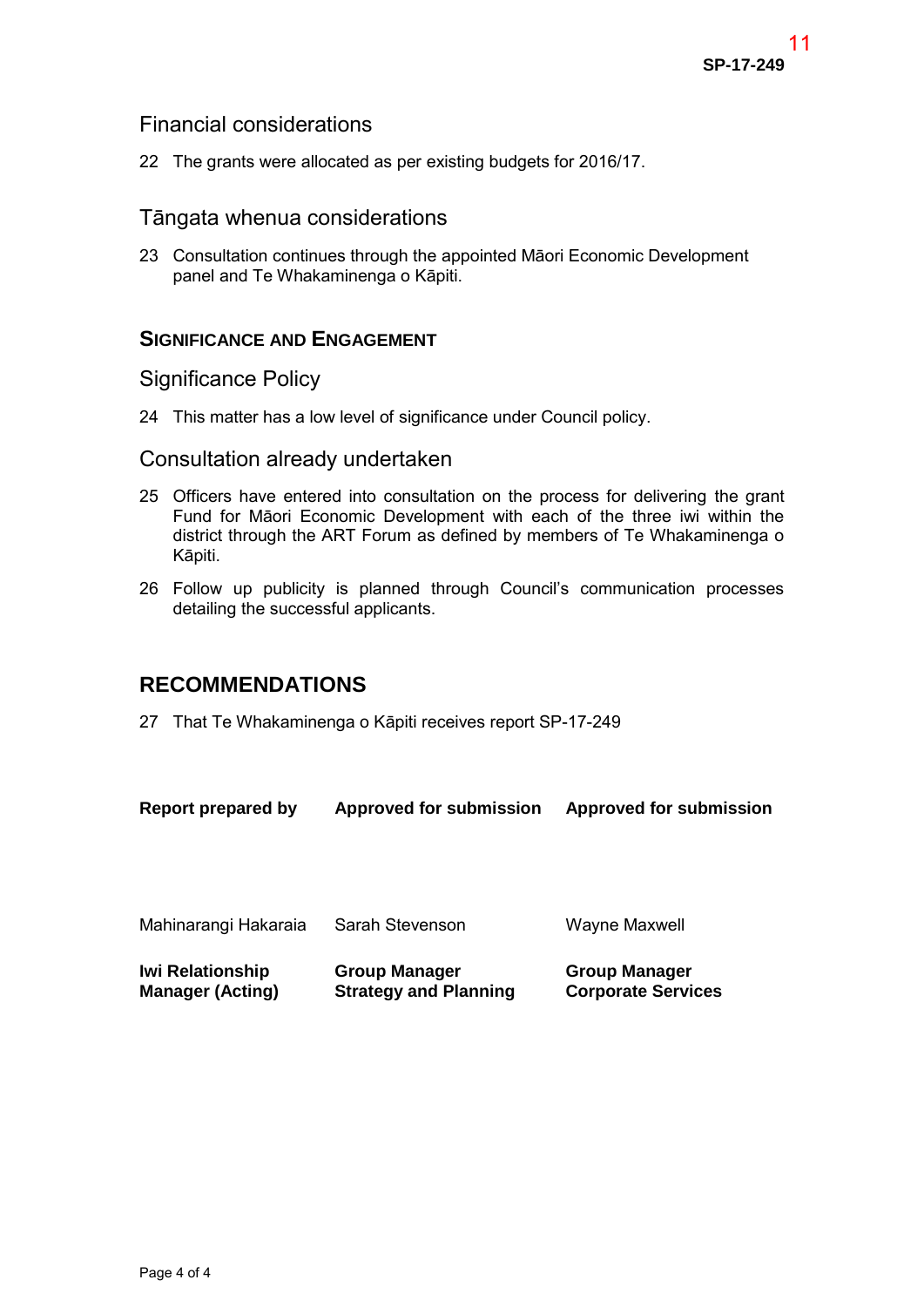# **DRAFT ONE**

# **IWI SITES OF SIGNIFICANCE SITE VISIT**

# **TUESDAY 8 AUGUST 2017**

| <b>TIME</b> | <b>ACTION</b>                  | <b>VENUES</b>                                                                                                                              |
|-------------|--------------------------------|--------------------------------------------------------------------------------------------------------------------------------------------|
| 8.15 am     |                                | Arrive: front gate at Ruakawa Marae                                                                                                        |
|             |                                |                                                                                                                                            |
| 8.30 am     |                                | Pōwhiri                                                                                                                                    |
| $9.00$ am   |                                | Depart: Ruakawa Marae                                                                                                                      |
|             |                                |                                                                                                                                            |
|             | Off bus                        | Waiorongomai                                                                                                                               |
|             | Stay on bus                    | <b>Tainui Marae</b><br>Pukekaraka<br>St Mary's Church                                                                                      |
|             | Off bus                        | Rangiātea Church<br>Old Coach Road<br>Te Rauparaha Memorial                                                                                |
|             | Stay on bus                    | Past Wānanga                                                                                                                               |
|             |                                | Along beach front up Tasman Road<br>Ōtaki River mouth / Ōtaki River<br>Katihiku Marae<br>Ōtaki Pā site<br>Taumānuka<br>Rangiuru<br>Pā site |
|             | Off bus                        | Te Moana Road                                                                                                                              |
|             |                                | Arapawaiti - Otaihanga Domain<br>Significance of Waikanae Estuary                                                                          |
|             | Stay on bus                    | Kena Kena Pā                                                                                                                               |
| 12.30 pm    | Off bus                        | Lunch and korero                                                                                                                           |
|             | Off bus                        | Te Uruhi – Park at Maclean Park or Kāpiti Boating Club                                                                                     |
|             |                                | Wharemauku                                                                                                                                 |
|             | Stay on bus                    | Maitaihuka - driving along SH 1                                                                                                            |
|             | Off bus<br>$(20 \text{ mins})$ | Whareroa – QEII Park (Mackays Cross entrance)<br>Maitaihuka and Te Papa linkages (down on to the<br>beach to the Pā site)                  |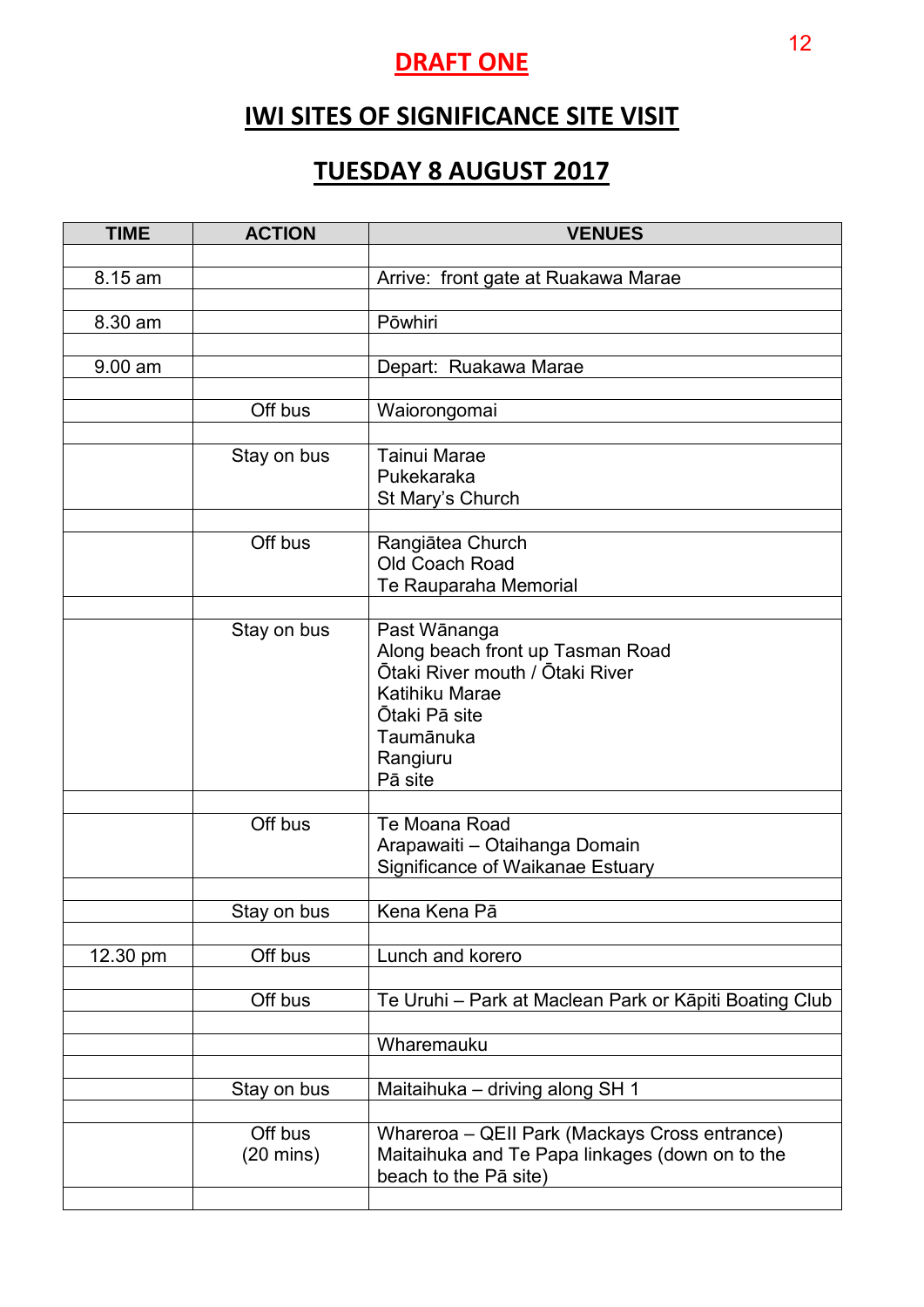| <b>TIME</b> | <b>ACTION</b>                      | <b>VENUES</b>                                                                                                           |  |
|-------------|------------------------------------|-------------------------------------------------------------------------------------------------------------------------|--|
|             |                                    |                                                                                                                         |  |
|             | Stay on bus<br>$(10 \text{ mins})$ | Ti Paripari - Paekākāriki - Fisherman's Table<br>(korero about the formation of sand dunes and the<br>historic pā site) |  |
|             |                                    | <b>Travel back to Raukawa Marae</b>                                                                                     |  |
|             |                                    |                                                                                                                         |  |
|             |                                    | Karakia Whakamutunga                                                                                                    |  |
|             |                                    |                                                                                                                         |  |
|             | Wharenui                           | About Raukawa Marae                                                                                                     |  |
|             |                                    |                                                                                                                         |  |
|             | Rupene                             | Overview - ART Confederation                                                                                            |  |
|             |                                    | • Te Ātiawa ki Whakarongotai                                                                                            |  |
|             |                                    | Ngā Hapū o Ōtaki                                                                                                        |  |
|             |                                    | Ngāti Toa Rangatira                                                                                                     |  |
|             |                                    |                                                                                                                         |  |
|             | Rupene / Monica                    | Te Whakaminenga o Kāpiti                                                                                                |  |
|             |                                    |                                                                                                                         |  |
|             |                                    | Signing of the Memorandum of Partnership                                                                                |  |
|             |                                    |                                                                                                                         |  |
|             |                                    | <b>Supper</b>                                                                                                           |  |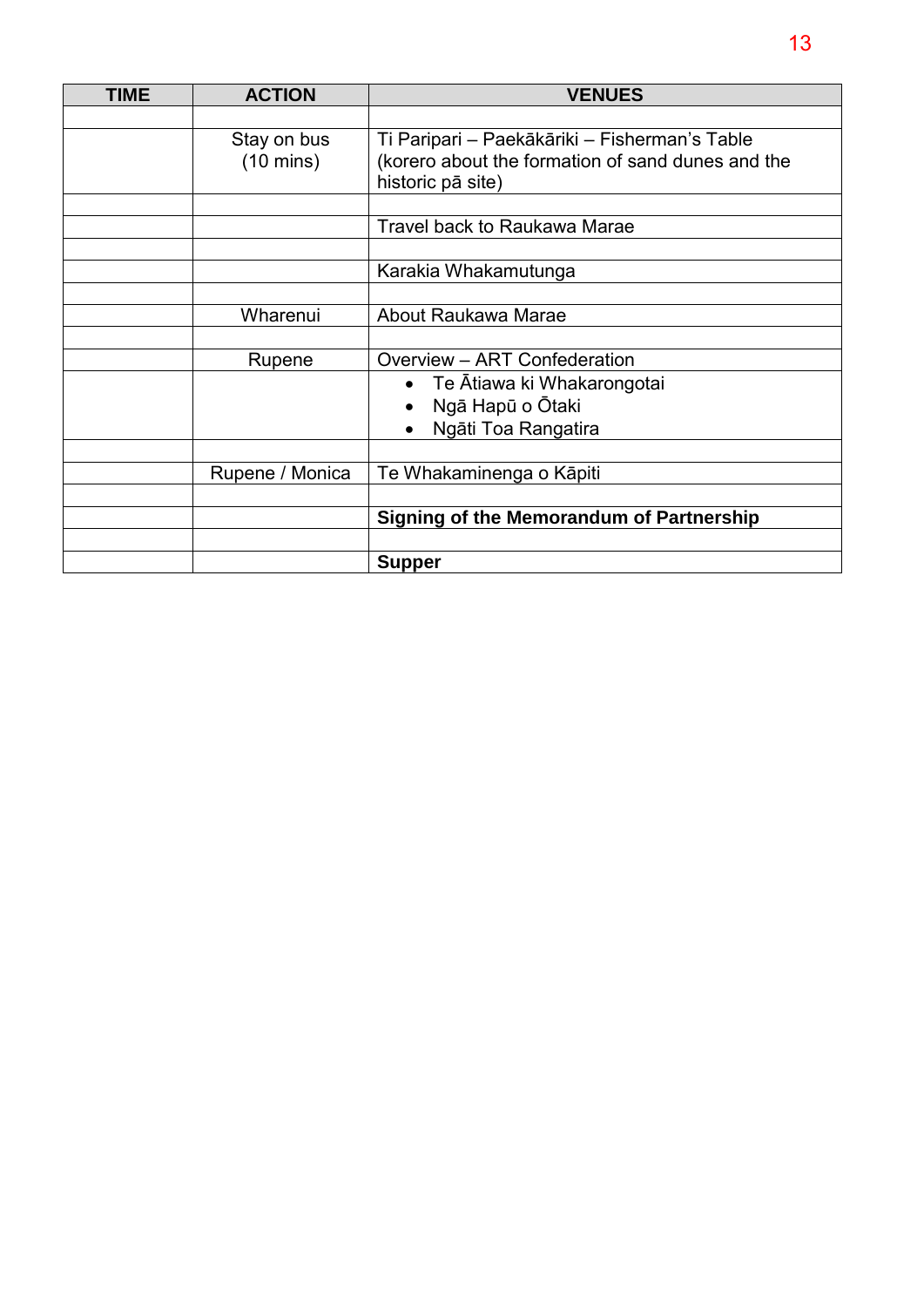## **DRAFT TWO**

# **IWI SITES OF SIGNIFICANCE SITE VISIT**

# **MONDAY 7 AUGUST / TUESDAY 8 AUGUST 2017**

## **MONDAY 7 AUGUST**

| <b>TIME</b> | <b>ACTION</b>   | <b>VENUES</b>                                   |  |
|-------------|-----------------|-------------------------------------------------|--|
|             |                 |                                                 |  |
| 5.00 pm     |                 | front gate of Ruakawa Marae<br>Arrive:          |  |
|             |                 |                                                 |  |
|             |                 | Pōwhiri                                         |  |
|             |                 |                                                 |  |
|             | Wharenui        | About Raukawa Marae                             |  |
|             |                 |                                                 |  |
|             | Rupene          | Overview - ART Confederation                    |  |
|             |                 | • Te Ātiawa ki Whakarongotai                    |  |
|             |                 | Ngā Hapū o Ōtaki<br>$\bullet$                   |  |
|             |                 | Ngāti Toa Rangatira<br>$\bullet$                |  |
|             |                 |                                                 |  |
|             | Rupene / Monica | Te Whakaminenga o Kāpiti                        |  |
|             |                 |                                                 |  |
|             |                 | <b>Signing of the Memorandum of Partnership</b> |  |
|             |                 |                                                 |  |
|             |                 | <b>Supper</b>                                   |  |

# **TUESDAY 8 AUGUST**

| <b>TIME</b> | <b>ACTION</b> | <b>VENUES</b>         |
|-------------|---------------|-----------------------|
|             |               |                       |
| 8.30 am     |               | Arrive: Ruakawa Marae |
|             |               |                       |
| 8.45 am     |               | Depart: Ruakawa Marae |
|             |               |                       |
|             | Off bus       | Waiorongomai          |
|             |               |                       |
|             | Stay on bus   | <b>Tainui Marae</b>   |
|             |               | Pukekaraka            |
|             |               | St Mary's Church      |
|             |               |                       |
|             | Off bus       | Rangiātea Church      |
|             |               | Old Coach Road        |
|             |               | Te Rauparaha Memorial |
|             |               |                       |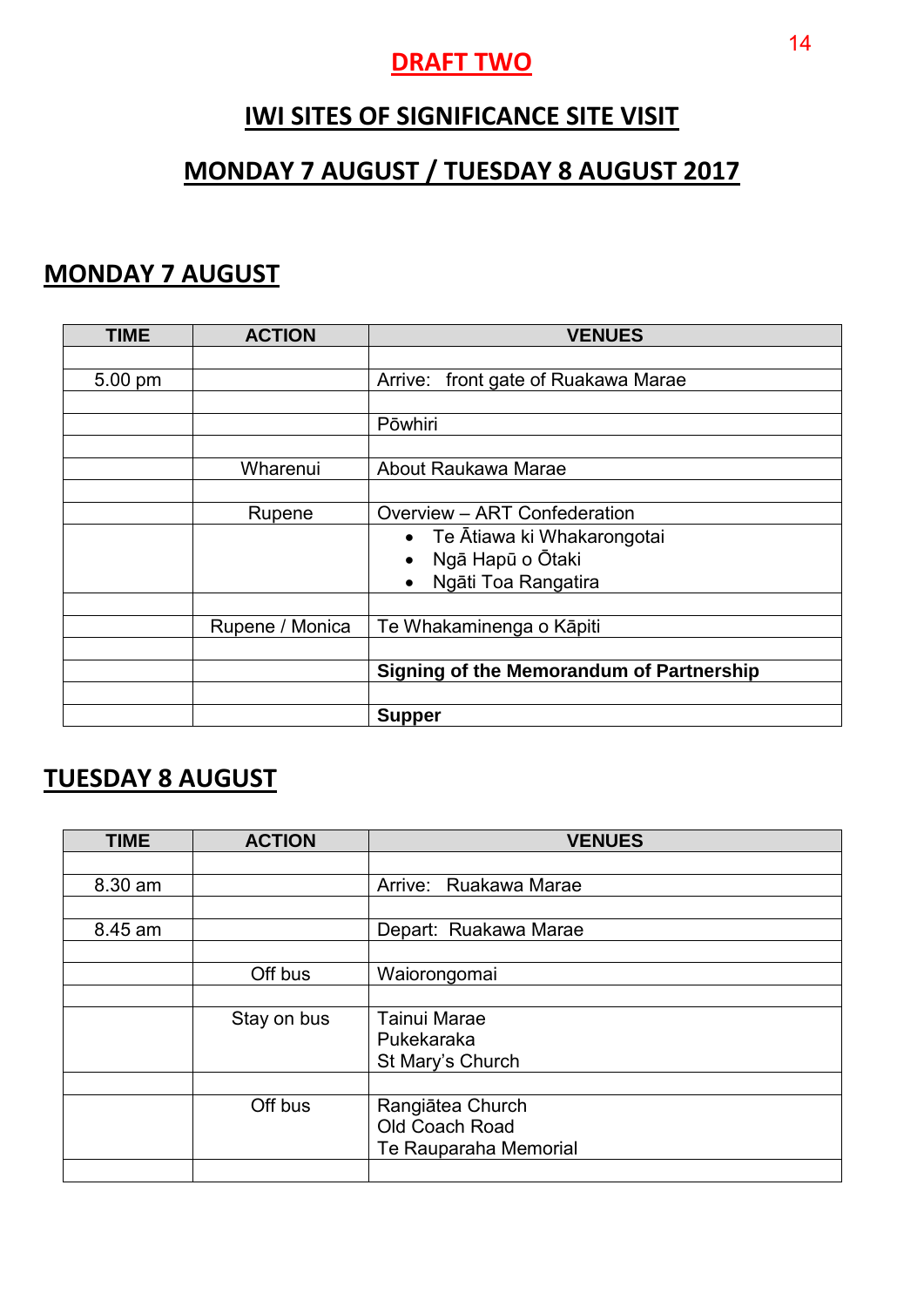| <b>TIME</b> | <b>ACTION</b>                      | 15<br><b>VENUES</b>                                                                                                                                        |
|-------------|------------------------------------|------------------------------------------------------------------------------------------------------------------------------------------------------------|
|             |                                    |                                                                                                                                                            |
|             | Stay on bus                        | Past Wānanga<br>Along beach front up Tasman Road<br>Ōtaki River mouth / Ōtaki River<br>Katihiku Marae<br>Ōtaki Pā site<br>Taumānuka<br>Rangiuru<br>Pā site |
|             | Off bus                            | Te Moana Road<br>Arapawaiti - Otaihanga Domain<br>Significance of Waikanae Estuary                                                                         |
|             |                                    |                                                                                                                                                            |
|             | Stay on bus                        | Kena Kena Pā                                                                                                                                               |
| 12.30 pm    | Off bus                            | Lunch and korero                                                                                                                                           |
|             | Off bus                            | Te Uruhi - Park at Maclean Park or Kāpiti Boating Club                                                                                                     |
|             |                                    | Wharemauku                                                                                                                                                 |
|             |                                    |                                                                                                                                                            |
|             | Stay on bus                        | Maitaihuka - driving along SH 1                                                                                                                            |
|             |                                    |                                                                                                                                                            |
|             | Off bus<br>$(20 \text{ mins})$     | Whareroa - QEII Park (Mackays Cross entrance)<br>Maitaihuka and Te Papa linkages (down on to the<br>beach to the Pā site)                                  |
|             |                                    |                                                                                                                                                            |
|             | Stay on bus<br>$(10 \text{ mins})$ | Ti Paripari - Paekākāriki - Fisherman's Table<br>(korero about the formation of sand dunes and the<br>historic pā site)                                    |
|             |                                    |                                                                                                                                                            |
|             |                                    | Travel back to Raukawa Marae                                                                                                                               |
|             |                                    |                                                                                                                                                            |
|             |                                    | Karakia Whakamutunga                                                                                                                                       |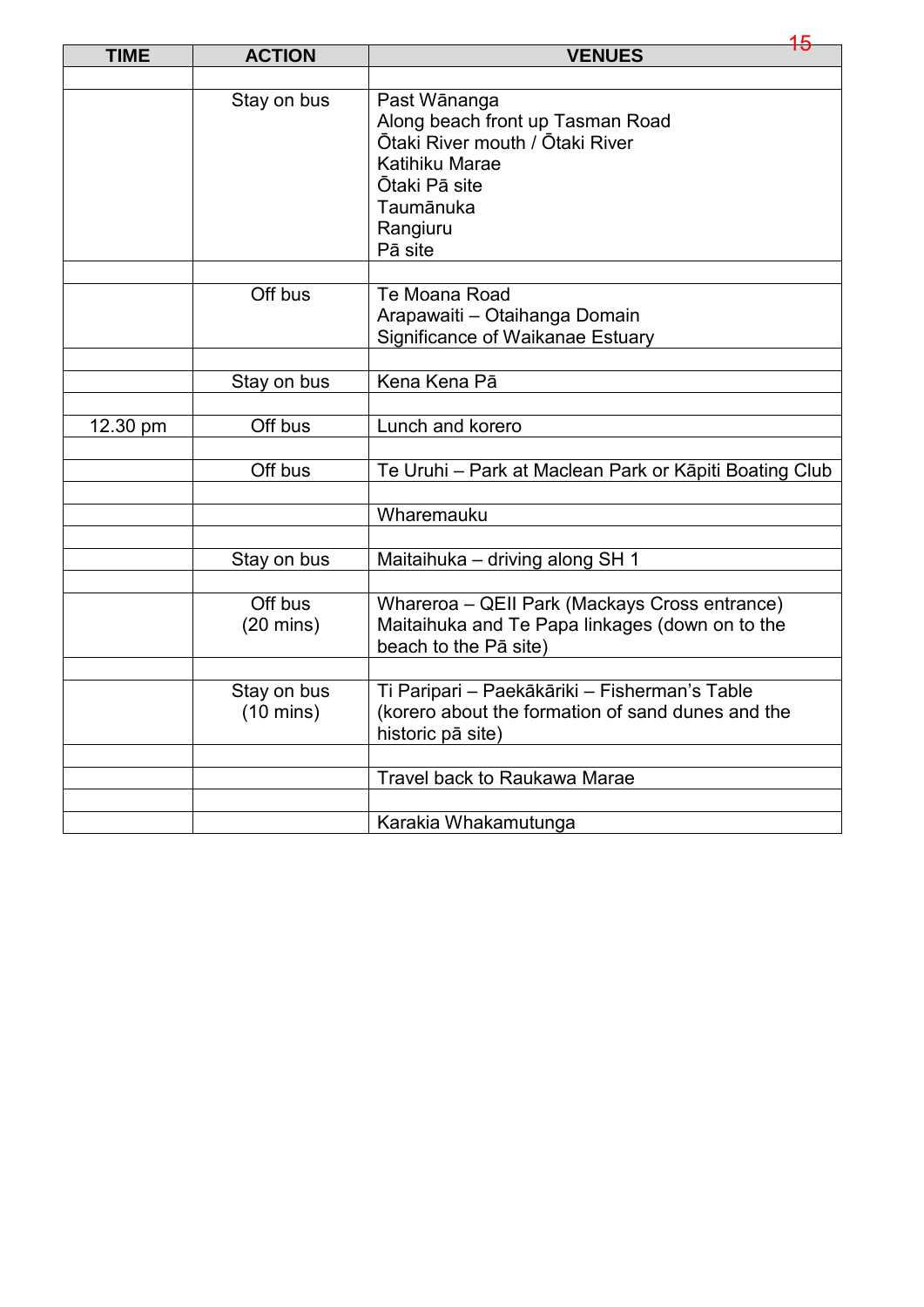## **TE WHAKAMINENGA O KĀPITI**

## **MATTERS UNDER ACTION**

## **Rātū 1 Here-turi-kōkā 2017**

| <b>Item</b>                                                                             | <b>Action</b>                                                                                                                                                                                              | <b>Person Responsible</b>            | <b>Notes/Update</b>                                                                                                                                                                                                                                                                                                                                                                                                                                                                                | <b>Timeframe</b>                     |
|-----------------------------------------------------------------------------------------|------------------------------------------------------------------------------------------------------------------------------------------------------------------------------------------------------------|--------------------------------------|----------------------------------------------------------------------------------------------------------------------------------------------------------------------------------------------------------------------------------------------------------------------------------------------------------------------------------------------------------------------------------------------------------------------------------------------------------------------------------------------------|--------------------------------------|
| lwi<br><b>Management</b><br>Plan                                                        | 14.03.17 There is a need to work with<br>Council to deliver the Iwi Management<br>Plan.                                                                                                                    | Mahinarangi Hakaraia                 | 13.06.17 Progress is being made with<br>the Framework of with the Iwi<br>Management plan and a tender process<br>is under way to engage a person with<br>suitable experience to facilitate the<br>delivery of the plan.                                                                                                                                                                                                                                                                            | Ongoing                              |
| <b>Guardians of</b><br><b>Kapiti Reserve</b>                                            | 02.05.17 Guardians of Kapiti Reserve<br>request for representatives to be<br>nominated by Te Whakaminenga o<br>Kāpiti. A report was requested from<br>Ngāti Toa and Whakarongotai as to<br>how to proceed. | Chris Gerretzen /<br>Leana Barriball | 13.06.17 Chris Gerretzen Te Ātiawa ki<br>Whakarongotai Charitable Trust would<br>like the group to meet them at the table.<br>Leana Bariball reported back having<br>taking the question to the Kapiti Island<br>Strategic Advisory Committee and legal<br>advice indicated that Committee are<br>responsible for a management plan over<br>the marine reserve and so Ngati Toa<br>Rangatira are going to use that<br>committee for now. KAISAC cotnact details<br>to be provided to the Guardian. | By Next Meeting<br>1 Aug 2017        |
| <b>Memorandum</b><br>of Partnership<br>& Sites of<br><b>Significance</b><br><b>Tour</b> | 02.05.17 TWOK to consider when the<br>Memorandum of Partnership should be<br>signed. Sites of Significance Tour<br>reorganization                                                                          | Maia Whiterod/<br>Annette McLaughlin | 13.06.17 The Chair recommended that<br>Memorandum of Partnership will be held<br>on 8th August at the Marae on the same<br>day as the Sites of Significance Tour. It<br>was agreed that the Chair would work<br>with staff on arrangements.                                                                                                                                                                                                                                                        | Ongoing                              |
| <b>Public Art</b><br><b>Panel</b>                                                       | Chris Gerretzen to ask Tracey Morgan<br>if she is happy to accept the role<br>appinting her to the Public Art Panel                                                                                        | Chris Gerretzen                      |                                                                                                                                                                                                                                                                                                                                                                                                                                                                                                    | <b>By Next Meeting</b><br>1 Aug 2017 |
| <b>Hastings</b><br><b>District</b><br><b>Council</b>                                    | The Chair invited staff to provide a<br>report out of the work of Hastings<br>District Council and to be brought to Te<br>Whakaminenga o Kāpiti to inform a way<br>forward.                                | Monica Fraser                        |                                                                                                                                                                                                                                                                                                                                                                                                                                                                                                    | By 11 July 2017                      |